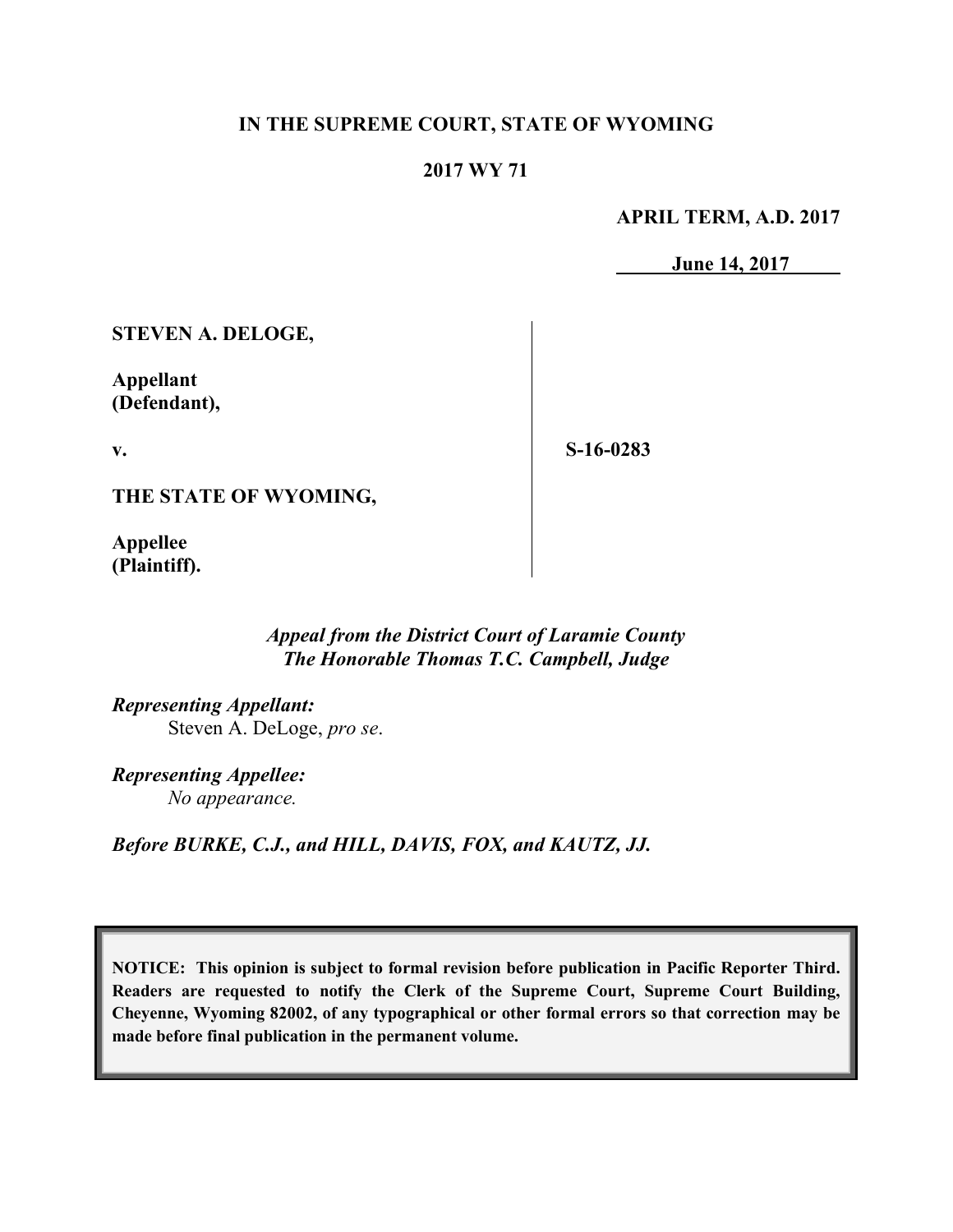## **Fox, Justice.**

[¶1] Steven DeLoge filed a *pro se* motion in the district court seeking to correct a clerical error regarding the spelling of his name. Finding no clerical error, the district court denied that motion. Mr. DeLoge appealed and we will affirm.

[¶2] In 2000, Mr. DeLoge pleaded guilty to six counts of second-degree sexual assault for abusing his girlfriend's eight-year-old daughter. He was sentenced to six consecutive life sentences, which this Court affirmed on appeal. *DeLoge v. State*, 2002 WY 155, 55 P.3d 1233 (Wyo. 2002) (*DeLoge I).* Since then, this Court has considered a series of appeals filed by Mr. DeLoge. *See DeLoge v. State*, 2005 WY 152, 123 P.3d 573 (Wyo. 2005) (*DeLoge II*) (review of motion to withdraw guilty plea, return of seized property, and writ of review challenging dismissal of petition for post-conviction relief); *DeLoge v. State*, 2007 WY 71, 156 P.3d 1004 (Wyo. 2007) (*DeLoge III*) (review of district court's denial of motion for return of seized property); *DeLoge v. State*, 2010 WY 60, 231 P.3d 862 (Wyo. 2010) (*DeLoge IV*) (review of denial of motion to return seized property); *DeLoge v. State*, 2012 WY 128, 289 P.3d 776 (Wyo. 2012) (*DeLoge V*) (affirming district court's denial of motion to correct illegal sentence); *DeLoge v. Homar*, 2013 WY 33, 297 P.3d 117 (Wyo. 2013) (*DeLoge VI*) (action for damages arising out of the confiscation of his property). The current matter began when Mr. DeLoge filed a W.R.Cr.P. 36 motion in the district court, requesting that the spelling of his surname in his Judgment and Sentence Order be corrected from DELOGE to "DeLoge" or "De Loge." The district court denied the motion, explaining that the "caption on the Court documents identifies Plaintiff and Defendant both in all capitalized letters. This is not a clerical error and is used to emphasize the names of the Parties to the lawsuit." This appeal followed.

[¶3] The Wyoming Rules of Criminal Procedure provide that "[c]lerical mistakes in judgments, orders or other parts of the record and errors in the record arising from oversight or omission may be corrected by the court at any time and after such notice, if any, as the court orders." W.R.Cr.P. 36. The question is whether there has been a clerical error or no error at all.

[¶4] The Judgment and Sentence to which Mr. DeLoge objects refers to Mr. DeLoge as DELOGE in both the caption and the text. The district court explained that capitalization in the caption "emphasize[s] the names of the Parties to [a] lawsuit" and in the text it "clearly identif[ies] the Defendant."

[¶5] In his brief, Mr. DeLoge concedes that both "De Loge" or "DeLoge" are acceptable: he asserts that the "district court . . . failed to properly designate his legal name as De Loge," but he also states that "[a]lthough this Court has not separated the surname into its two parts (space between De and Loge), this Court adequately identified Appellant by designating a capit[a]l L in the second part of his surname[.]" He also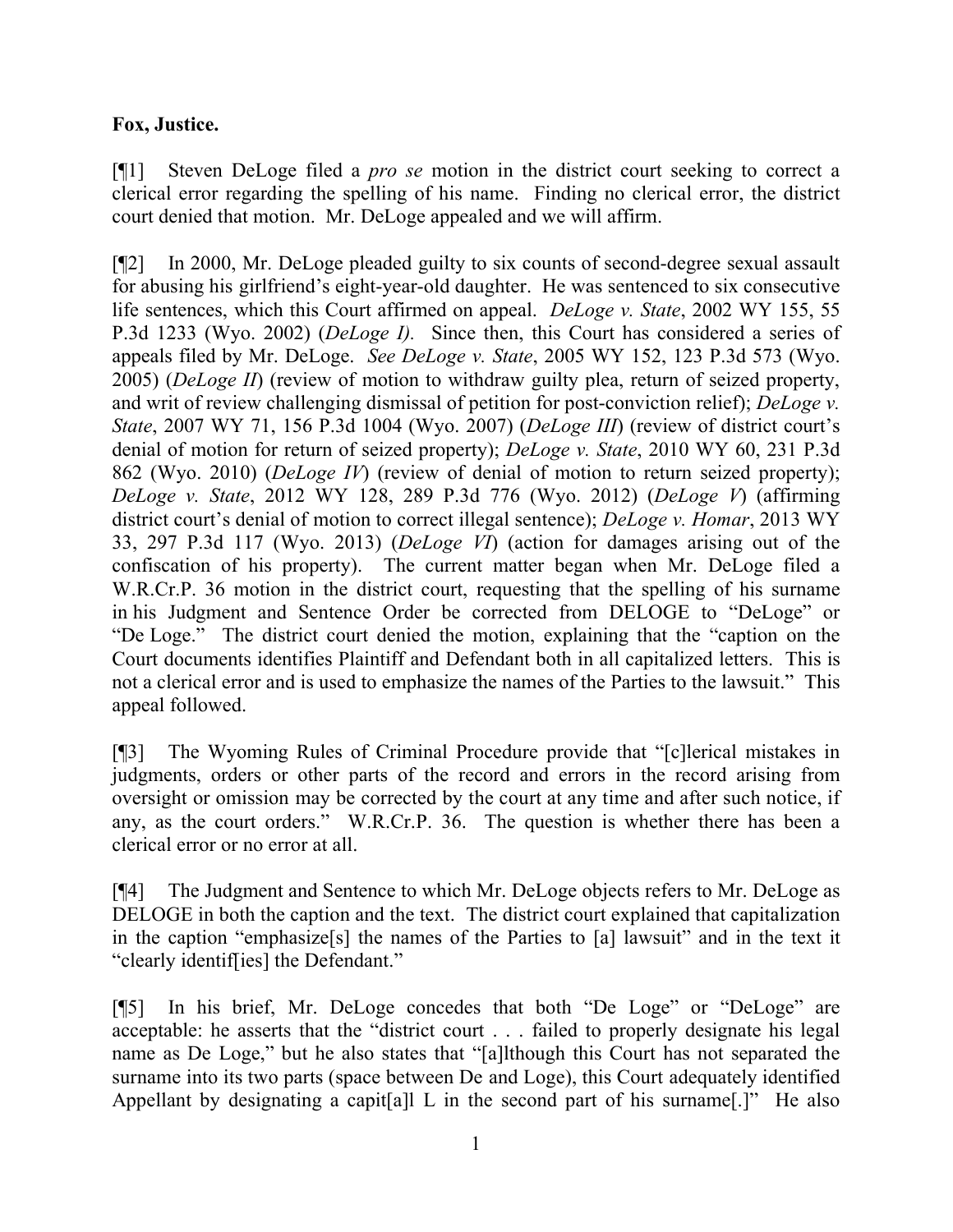states that the federal courts correctly spelled his name as "DeLoge" in *DeLoge v. Abbott*, 340 Fed.Appx. 521 (10th Cir. 2009) and *DeLoge v. Wyoming*, 562 U.S. 971, 131 S.Ct. 482, 178 L.Ed.2d 305 (2010). Because he concedes that spelling DeLoge without the space is correct, there is no error. The district court did not misspell Mr. DeLoge's name when it capitalized its letters. We find that there was no clerical error in the Judgment and Sentence and affirm.

[¶6] We take this opportunity to remind Mr. DeLoge that this is a final order, and he has exhausted his remedies with respect to this matter. Further, Mr. DeLoge has exhausted all of his state remedies with respect to his convictions. *See DeLoge v. Homar*, 2013 WY 33, ¶ 14, 297 P.3d 117, 121 (Wyo. 2013); Wyo. Stat. Ann. §§ 7-14-101 through 7-14-108 (LexisNexis 2015).

[¶7] This Court finds that Mr. DeLoge should be barred from filing further pleadings, whether before the district court or before this Court, without first obtaining permission from this Court. The clerk of this Court and the clerk of district court are authorized to decline to file any papers submitted by Mr. DeLoge in his criminal case, and to decline to file any papers submitted by Mr. DeLoge that relate to his criminal case if filed as new claims, without prior permission. We adopt the conditions we set forth in *Barela v. State*, 2017 WY 66, ¶¶ 15-16, --- P.3d ---, --- (Wyo. 2017); *see also McMurray v. McCelmoore*, 445 Fed.Appx. 43, 46 (10th Cir. 2011). To obtain such permission, Mr. DeLoge must provide this Court with the following:

1. A list of all appeals and all original proceedings filed, whether currently pending or previously filed with this Court or a district court in Wyoming, including the name, number, and citation of each case, and the current status or disposition of each appeal or original proceeding; and

2. An affidavit which recites the issues he seeks to present, including a short discussion of the legal basis asserted therefor, and describing with particularity the issue being raised or the order being challenged. The affidavit must also certify, to the best of Mr. DeLoge's knowledge that: the legal arguments being raised are not frivolous or made in bad faith; they are warranted by existing law or a good-faith argument for the extension, modification, or reversal of existing law; the appeal or original proceeding is not interposed for any improper purpose; and he will comply with all applicable rules of court.

These filings shall be submitted to the clerk of this Court, who shall forward them for review to the chief justice to determine whether Mr. DeLoge may proceed. Without such authorization, the clerks of district court and the clerk of the Supreme Court shall not file papers submitted by Mr. DeLoge. If the chief justice authorizes an original proceeding or appeal to proceed, an order shall be entered confirming that authorization.